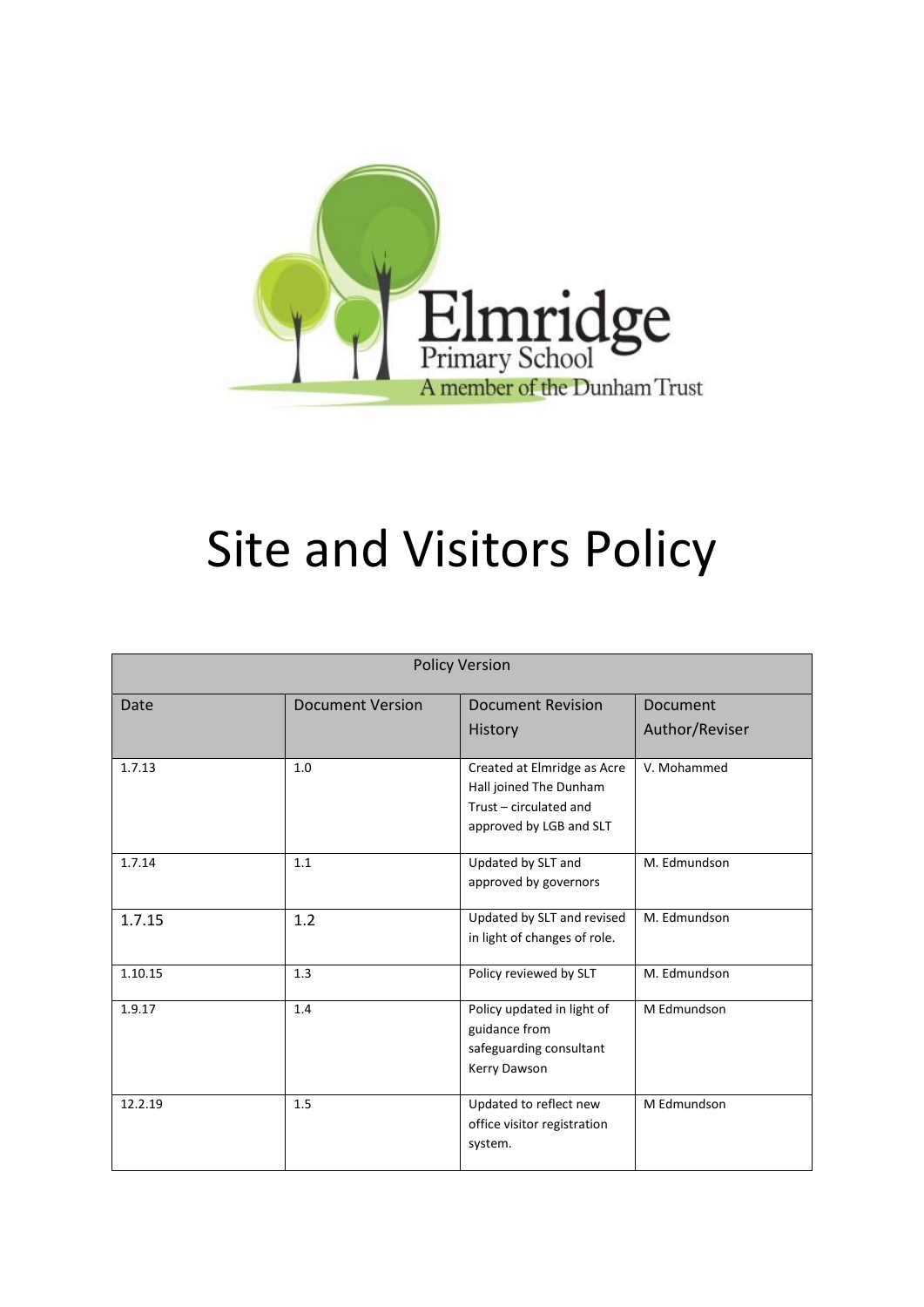This policy will be reviewed every 12 months in light of local and Government legislation.

The Dunham Trust believes it makes a significant contribution in transforming children's life chances. Our aim and commitment is to transform schools into sustainable learning academy communities.

# *"We aim to ensure that, for everyone involved, excellence and equity become and remain a reality"*

# *"They come this way only once so we should litter their pathways with quality experiences"*

We believe that we are able to help our academies and their young people to aspire to and achieve success. To do this, we are committed to ensuring that every child and young person has a pathway to succeed that:

- gives the best possible start in life
- equips them with creativity, spirit and confidence
- enables individuals to appreciate life and equip for further learning
- supports the child in becoming a responsible citizen
- ensures continued success in his/her future and contributes to the local community

Our aims for 'Improvement' are designed to ensure all academies are consistently benchmarked against key improvement priorities. This framework will ensure effective progress across the Trust, whilst at the same time, leaving space for autonomy at the school level. It will:

- focus efforts on what really matters, i.e. our vision, principles and commitment to the children, young people, families and communities that we serve.
- provide a flexible approach to improvement that meets the needs of each Academy. This will involve a commitment to immediate improvement in each individual context, professional development and a collaborative approach that engages with improvement projects designed to build capacity, an approach that is responsive, reflective and sustainable.
- focus on outcomes, understanding that these are not negotiable. We are committed to a no-excuses culture. In achieving these outcomes, all will focus on individual responsibility and collective accountability for success

The Trust has a responsibility to ensure the success of each academy by allowing every pupil to maximise his/her potential. As an academy sponsor there will be an expectation for joint working across individual academies. The Trust is committed to high quality academy improvement activity, networking and development and research. Equally, the promotion of sport, outdoor education and the creative arts will be important in the development of pupil self-esteem and building learning skills.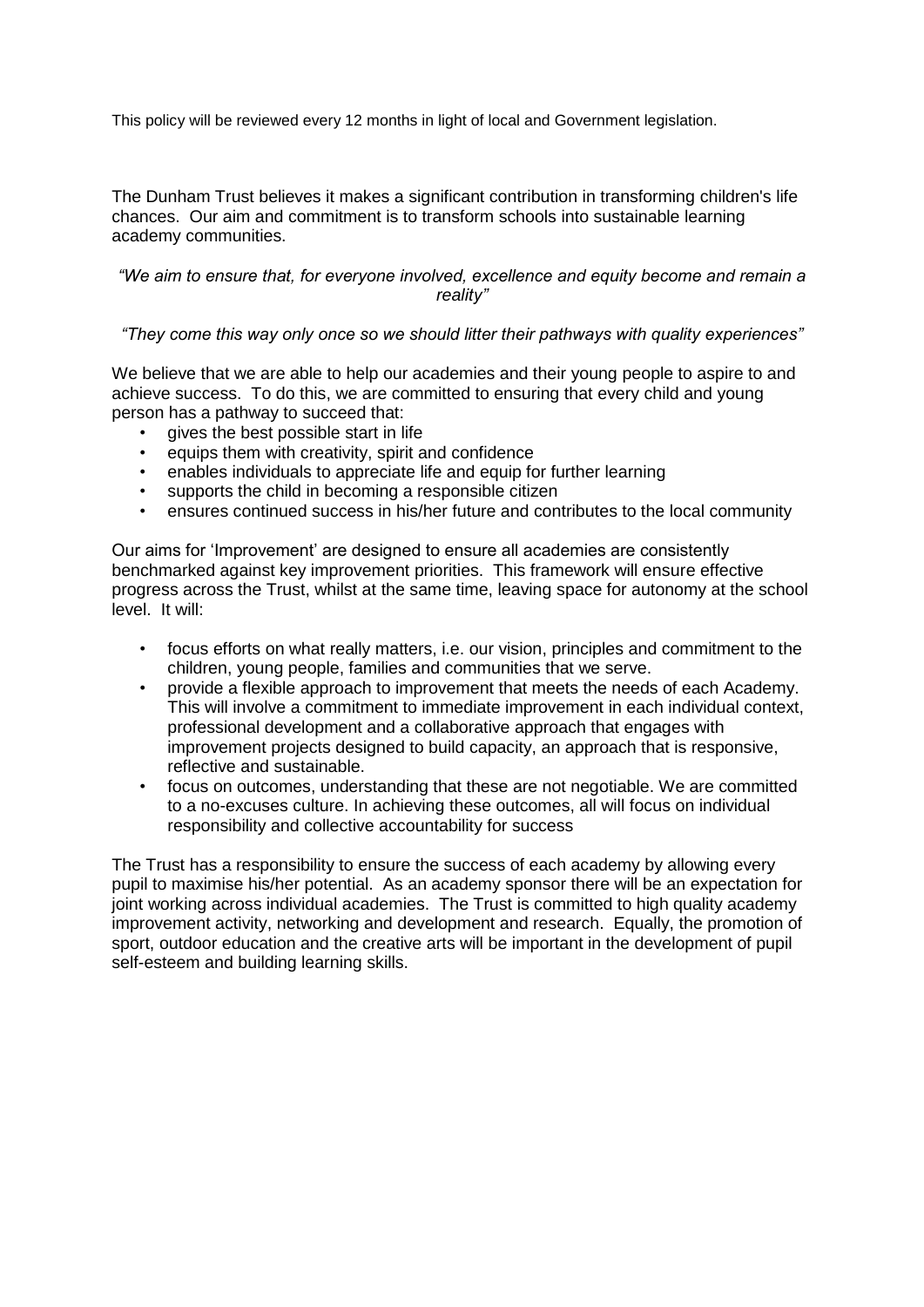#### **Introduction**

Visitors are warmly welcomed to Elmridge Primary School and make an important and valued contribution to the life and work of the school in many different ways: in collaboration with our staff, they enrich and extend learning for our children.

The health and safety of our pupils are a primary concern for our staff and governors. All members of our school community will carefully follow a range of protocols and physical actions to protect our children. This policy has been written using guidance and advice from the Department for Education (Advice on school security, December 2012) and reflects guidance from other school policies including Safeguarding, Child Protection and Health and Safety.

# **Roles and Responsibilities**

The Dunham Trust and Local Governing Body will identify resources to ensure that the safety and well-being of our children are given the highest priority. A governor will be nominated to work with the Head of School and school staff to ensure that every effort is taken to ensure the safety of our children.

The Local Governing Body has delegated responsibility for leading and managing this key element of school life to the Head of School. They will assume responsibility, working closely with all other members of staff to ensure the implementation, co-ordination and review of this policy.

All school staff have a responsibility individually and collectively to work together to ensure they health, safety and well-being of our children, in collaboration with parents and visitors.

#### **Aim**

Elmridge Primary School will protect and promote the safety of our children in all planned and informal activities, during the school day anywhere in the building and on the school site, in extra-curricular activities and on school organised (and supervised) off-site trips and visits.

# **Objectives**

The school will have in place:

- Clear messages strongly promoting the school's high expectations around the safety of its children
- Clear protocols and procedures to enable visitors to receive a warm welcome, and at the same time, robustly protect our children
- A range of physical and electronic systems which support staff in protecting our children
- Clear reporting, recording and notification systems to accurately capture any suspected concerns

# **Staff Training**

All staff will participate in a programme of continuing training to ensure that every member of staff is fully aware of their responsibilities and duties in this important area of school life. All new staff will participate in a programme of induction which clearly details this important element.

#### **Visitor access arrangements**

All visitors must report to the School Office, which will be clearly signposted from the main entrance and car park.

Visitors will only gain access after speaking to office staff via the intercom at the front door of the school.

At reception, all visitors will be asked to state the purpose of their visit and who has invited them.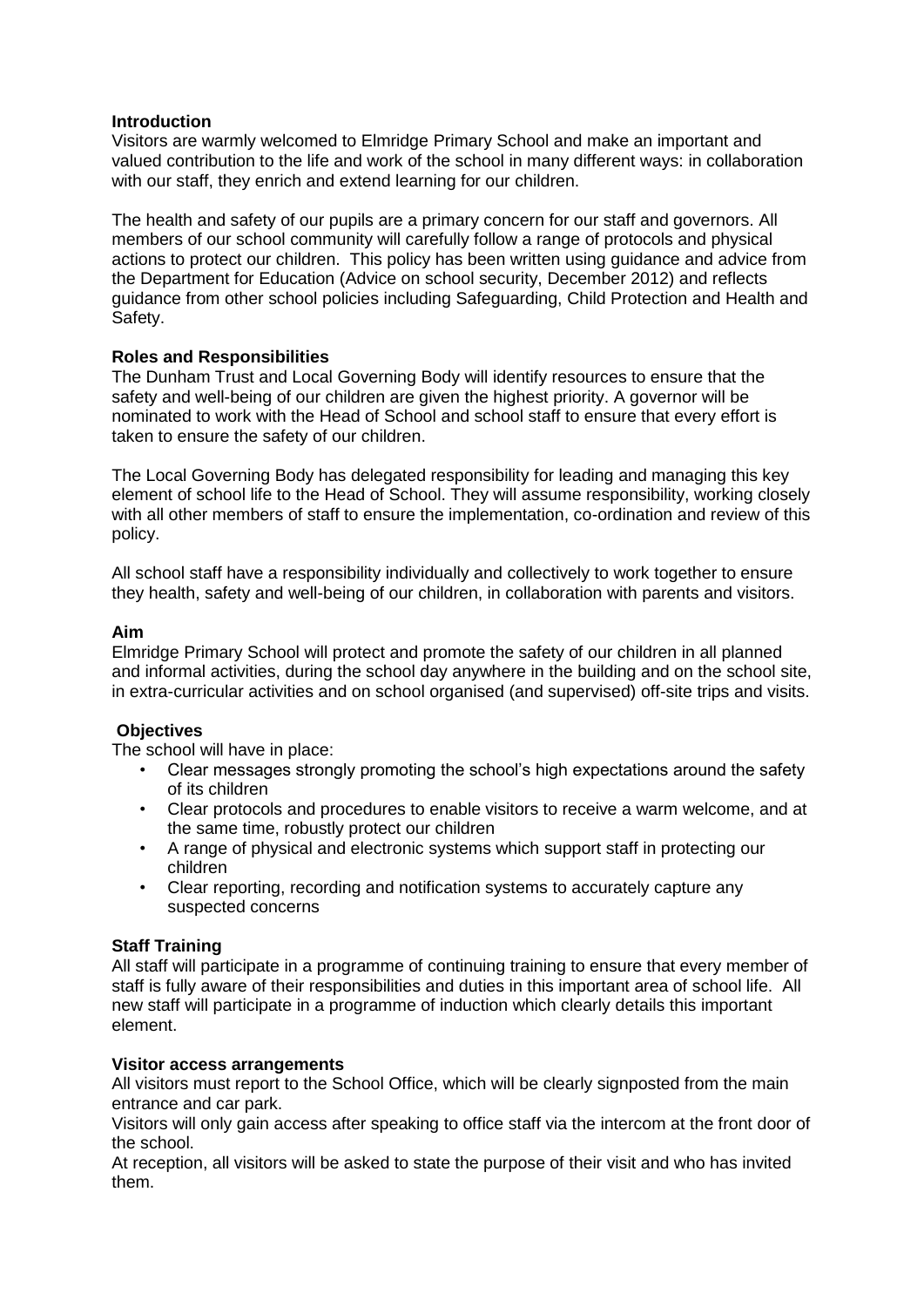The receptionist will ask to see some formal identification when applicable. The visitor will sign in using the Visipoint system which will print out an ID badge. This is placed in a lanyard which the visitor will wear around their neck. Visitors who have no DBS number will wear a red lanyard and must be accompanied by a school employee.

#### **Egress arrangements**

On completion, the visitor will be escorted back to reception where they will return their visitor badge and sign out using the Visipoint electronic system.

# **Unknown / Uninvited visitors to the school**

Through the use of secure fencing, electronic door locks and consistently-applied procedures, the school will aim to be as secure as possible, while at the same time being a welcoming environment. In a very small number of occasions, a visitor who is unfamiliar with the school may unwittingly gain access. The school will treat all visitors politely, but will equally ensure the safety of pupils and staff.

# **Procedures for dealing with unplanned or unwanted visitors:**

- Any visitor to the school site who is not wearing an identity badge should be challenged politely to enquire who they are and their business at the school.
- If the visitor has a valid reason, they should then be escorted to the School Office to sign the Visitors' Record Book and be issued with an identity badge.
- In the event that the visitor refuses to comply, they should be asked to leave the site immediately and the Head of School or Assistant/Assistant Head Teacher should be informed promptly.
- Under recent legislation, Section 547 of the Education Act 1996 the presence of an unwanted visitor in a school or school grounds may be a criminal offence. The most senior member of staff will inform the visitor of that and where the visitor still refuses to leave, they may wish to contact the police
- If the visitor becomes abusive or aggressive, then police assistance will be called for, as this is a criminal offence.

# **Procedures for different categories of visitors**

# **Governors/ Parent Helpers**

Governors and regular parent helpers are important members of our school community, sharing their time and expertise. In line with DfE guidance and legislation, all Governors and parents working with children however briefly must have a current Disclosure and Barring Service Enhanced check (DBS (E)). Through its Single Central Register, the school will keep an accurate and detailed record of all necessary checks.

Governors and parent helpers will follow the procedures for visitors invited to the school. New Governors and parent helpers will be made aware of this policy and must successfully receive a DBS (E) check before they are allowed to work with children.

Work experience volunteers (18 or over) should also have a DBS check before working with pupils whether supervised or unsupervised.

# **Contractors and Tradesmen**

Whether or not contractors' staff should undergo a DBS check, should be determined by a suitable risk assessment undertaken by the individual school/educational establishment.

The risk assessment should take account of the likely amount of contact that the contractors' staff might have with pupils, and after other measures such as segregation and supervision have been considered. In some cases where measures to segregate and supervise are in place it may still be necessary to consider checks.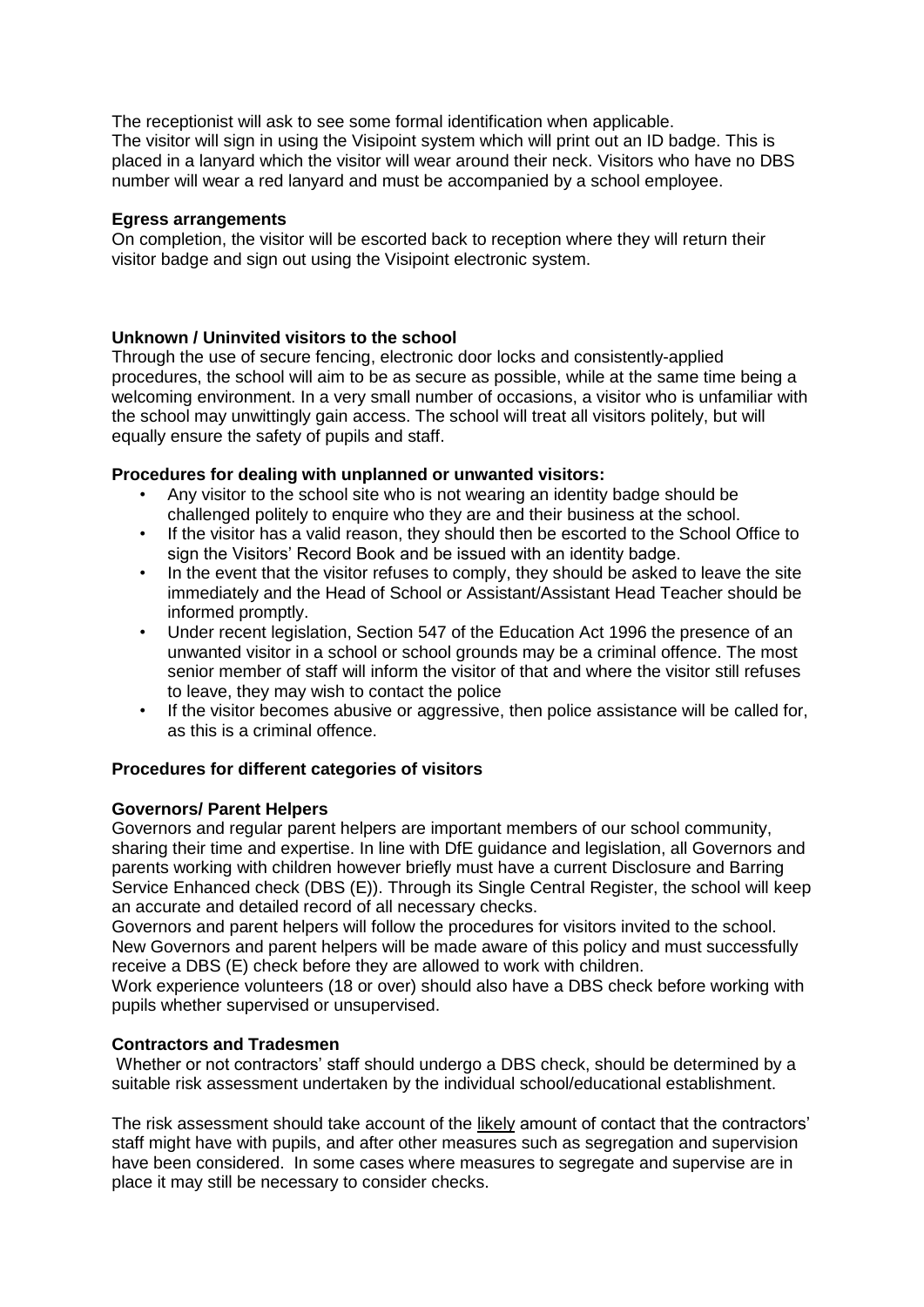A DBS check is not required where there would be no contact between contractors' staff and pupils; for example where a building was being built on a separate site, or where the works were to be undertaken outside school hours or during school holidays. Although consideration must of course be given to extended activities on the school site.

Similarly, DBS checks would not normally be required for contractors' staff working on site building an extension or undertaking repairs where they are segregated from pupils and that any contact that did take place was supervised by the school.

Often, contractors or tradesmen attend the school at short notice to attend to an unplanned event or breakage. These personnel will sign in and be given a visitor's badge. These visitors will be supervised at all times by the Site Manager, technician or another member of staff. No contractor will be permitted to work in, or move around the school, unsupervised when pupils are on site.

However, where a member of the contractors' staff is likely to have either frequent or prolonged contact with pupils then it would be appropriate to obtain a check in addition to measures to supervise any contact. For example, a check may be appropriate where a contractors' representative (e.g. foreman, site manager, etc.) needs to liaise with school staff on a day to day basis.

Similarly, where contractors' staff regularly visit schools to undertake routine maintenance (boilers, electrical tests, computers and the like) then a check may be deemed appropriate in addition to measures to supervise any contact.

Where checks are necessary then the contractor must confirm in writing to the school/educational provider that these are in place and the nature of these checks as well as providing a DBS number.

#### **External Speakers**

School staff must be confident that the visitor has the expertise in the subject that they are delivering and the experience, confidence and skill to speak to our children.

- Before the visit, discuss how the session fits in with the school's programme / scheme of work
- Agree aims of session, professional boundaries, including responsibility for classroom discipline and fees, if applicable.
- Inform the visitor about the number, age and gender ratio of the children in the group, plus any appropriate information about the children which may help the visitor.
- Inform the receptionist and school office: the visit should be recorded on the staff weekly bulletin and mentioned at the staff briefing, so all members of staff are aware of the visit.
- Prepare pupils for the visitor
- Ensure the class teacher is present during the session and responsible for class discipline.
- Ensure the activity meets Health and Safety guidelines.
- Ensure the visitor is thanked for their contribution and where applicable, fees are paid.
- After the visitor leaves, give children time to reflect on what they have learned.

No DBS check is required for external speakers but organisation of supervision for the visitor whilst in school should be secured by the organising member of staff at all times.

#### **Prospective parents**

Prospective parents are welcome to visit the school through prior appointment with a member of the Senior Leadership Team.

DBS checks are not required to be undertaken for the parents as they will be supervised through the duration of the tour. Where they are given a tour by pupils, a teaching assistant will be assigned to monitor the touring party around school.